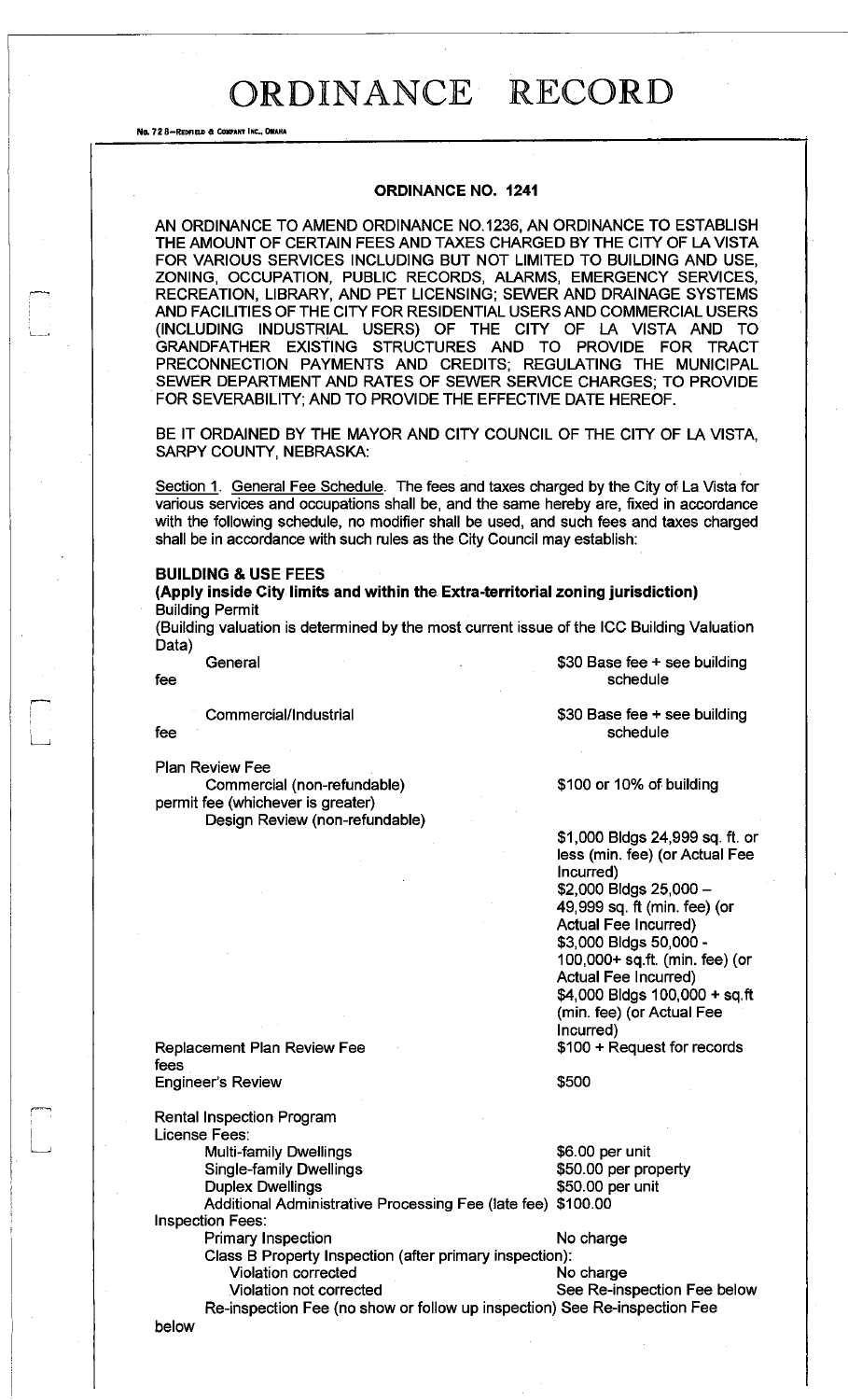ORDINANCE Amended Master Fee Schedule 14/15 Fiscal Year

No. 72 8-REDFIELD & COMPANY INC., OMAH

Re-inspection Fee Penalty Fee

Refund Policy

Certificate of Occupancy Temporary Certificate of Occupancy Pre-occupancy fee (Occupancy without C.O.) Temporary Use Permit (includes tents, greenhouses, event structures) Sign Permit Identification Sign, Incidental Sign Master Sign Plan (more than 1 sign) Common Sign Plan Temporary Sign Permit: Non-profit or tax exempt organization All other temporary signs

Tower Development Permit

Co-locates - Towers

Tarp Permit(valid for 6 months) Solar Panel Permit Satellite Dish Permit Wading/Swimming Pools at residence Dedicated Electrical circuit for pumps Mechanical Permits mechanical fee Plumbing Permits mechanical fee Sewer Repair Permit Backflow protector permit backflow) Underground Sprinklers fixture) Electrical Permits electrical fee

City Professional License

(Plumbers; Mech. Contractors)  $$ 15$  and a  $$1,000,000$ Liability, and a \$500,000 bodily injury insurance Certificate per each occurrence Also a \$5,000 Bond is required, naming the City as the recipient.

| Demolition of building<br>Certificate                               | \$250 plus Insurance            |
|---------------------------------------------------------------------|---------------------------------|
| Moving Permit (buildings 120 square feet or greater)<br>Certificate | \$250 plus Insurance            |
| Sheds and Fences                                                    | \$30.00                         |
| <b>Sidewalks</b>                                                    | \$30.00                         |
| <b>Driveway Replacement</b>                                         | \$30.00                         |
| Driveway Approach w/o curb cut or grinding                          | \$30.00                         |
| With curb requiring cut plus the 4' apron on each side)             |                                 |
| Contractor (Contractor performs curb cut or grind)                  | \$30.00 plus \$1.00/ft.         |
| City Charge (if City performs curb cuts)                            | \$50 + \$5/ft (\$40 set up fee; |
| \$10 permit fee)                                                    |                                 |
| City charge (if City performs curb grinds)                          | $$50 + $6/ft$ (\$40 set up fee; |
| \$10 permit fee)                                                    |                                 |
| <b>Utility Cut Permit</b>                                           | \$30.00                         |
| Appeal Fee Regarding Issuance or Denial of Curb Cut/Driveway        |                                 |
| <b>Approach Construction Permit</b>                                 | \$250                           |

\$50 3x Regular permit fee

75% will be refunded when the project is cancelled or not complete within one year. No refund will be given after one year. (Sewer Hook-up Fee is100% refunded) \$50 \$750 \$750 \$ 50 plus \$10/day

j.

\$150/sign \$75/sign \$250 \$250

\$0 \$ 30/year \$8,500(min fee) (or actual fee incurred) \$5,000(min fee) (or actual . fee incurred) \$30 \$30 \$30 \$30 \$30 \$30 Base fee + See

\$30 Base fee + See

\$30 \$ 30 (\$22 permit & \$8

\$ 30 (\$22 issue fee & \$8

\$30 Base Fee + See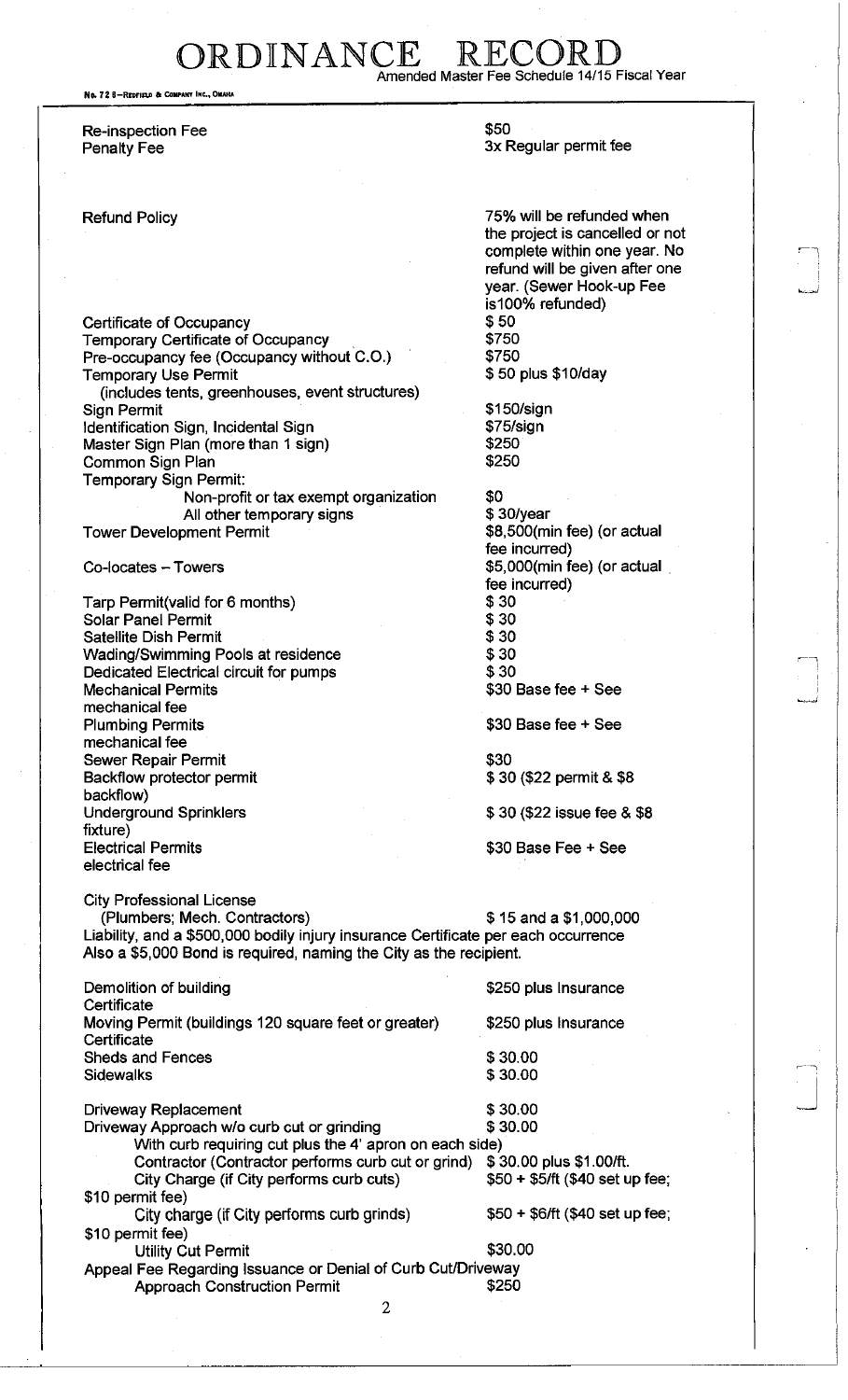.<br>ابريكا

 $\frac{1}{2}$ 

No. 72 8-REDFIELD & COMFANY INC., OMAHA
No. 72 8-REDFIELD & COMFANY INC., OMAHA
No. 72 8-REDFIELD & COMFANY INC., OMAHA

|                               | <b>Resealing Permit</b>                                                               | \$30.00/Yearly                                                  |
|-------------------------------|---------------------------------------------------------------------------------------|-----------------------------------------------------------------|
|                               | Appeal Fee Regarding Issuance or Denial of Street Paving,<br>Resurfacing, etc. Permit | \$250                                                           |
|                               | <b>FIRE INSPECTION FEES</b>                                                           |                                                                 |
| <b>Plan Review Fees</b>       |                                                                                       |                                                                 |
|                               | <b>Commercial Building</b>                                                            | 5% of building permit fee with a                                |
|                               | Fire Sprinkler Plan Review<br>Fire Alarm Plan Review                                  | maximum of \$1,000<br>\$50.00<br>\$50.00                        |
| <b>Child Care Facilities:</b> |                                                                                       |                                                                 |
|                               | $0 - 8$ Children                                                                      | \$50.00                                                         |
|                               | $9 - 12$ Children                                                                     | \$55.00                                                         |
|                               | 13 or more children                                                                   | \$60.00                                                         |
| <b>Foster Care Homes:</b>     |                                                                                       |                                                                 |
|                               | Inspection                                                                            | \$25.00                                                         |
| Liquor Establishments:        |                                                                                       |                                                                 |
|                               | Non-consumption establishments<br>Consumption establishments \$85.00                  | \$60.00                                                         |
| <b>Nursing Homes:</b>         |                                                                                       |                                                                 |
|                               | 50 beds or less                                                                       | \$55.00                                                         |
|                               | 51to 100 beds                                                                         | \$110.00                                                        |
|                               | 101 or more beds                                                                      | \$160.00                                                        |
| Fire Alarm Inspection:        |                                                                                       |                                                                 |
|                               | Four year license (Test)                                                              | \$100.00                                                        |
|                               | <b>NICET</b>                                                                          | \$25.00 per year NICET certification                            |
|                               | Annual test (witnessed)                                                               | last<br>\$30.00                                                 |
|                               | <b>Sprinkler Contractor Certificate:</b>                                              |                                                                 |
|                               | Annual                                                                                | \$100.00                                                        |
|                               |                                                                                       |                                                                 |
| <b>Fuels Division:</b>        | Above ground Hazardous Substance Storage Tanks (Title 158)                            |                                                                 |
|                               | Registration                                                                          | \$25.00 per tank                                                |
|                               | Re-registration                                                                       | \$25.00 per tank (Required whenever                             |
|                               |                                                                                       | change is made to tank or contents)                             |
|                               | Above ground Petroleum Storage Tanks (Title 153, Chapter 17)                          |                                                                 |
|                               | <b>Inspection Fee</b>                                                                 | \$50.00 (Per installation regardless<br>of the number of tanks) |
|                               | Under ground Storage Tanks (Title 159, Chapter 2)                                     |                                                                 |
|                               | Farm, residential and heating oil tanks                                               |                                                                 |
| All other tanks               | (tanks with a capacity of 1100gallons or less)                                        | \$10.00 one-time registration fee<br>\$30.00 per tank, annually |
|                               | Petroleum Release Remedial Action Fund                                                | \$90.00 per tank, annually                                      |
| <b>Tank installation</b>      |                                                                                       | \$60.00 per tank                                                |
| Piping only installation      |                                                                                       | \$60.00                                                         |
|                               | <b>GRADING PERMIT FEES</b>                                                            |                                                                 |
| 5 acres or less               |                                                                                       | \$500                                                           |
| More than 5 acres             |                                                                                       | \$1,000                                                         |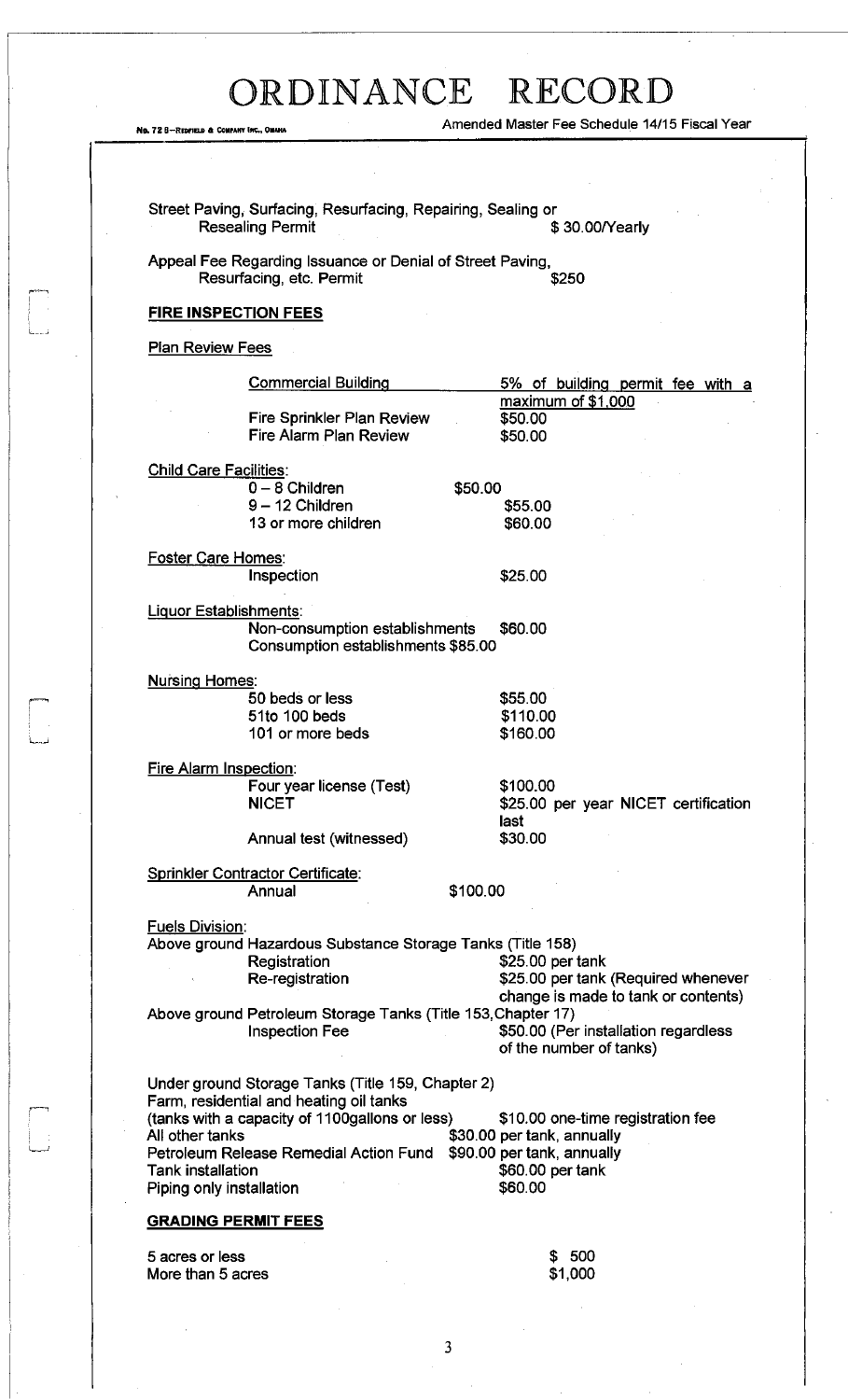No. 72 8-REDFIELD & COMPANY INC., OMAHA

### **ZONING FEES**  Comprehensive Plan Amendment Zoning Map Amendment (rezoning) \$500 \$500 Zoning Text Amendment Zoning Verification Letter Subdivision Text Amendment Conditional Use Permit (1 acre or less) Conditional Use Permit (more than 1 acre) Conditional Use Permit Amendment Flood Plain Development Permit Administrative Plat - Lot Split, Lot Consolidation or Boundary Adjustment Preliminary Platting Final Platting Revised Preliminary Plat Replat Preliminary P.U.D. (includes rezoning fee) Final P.U.D. Vacation of Plat and Right of Way Vacation \$500 \$50 \$500 \$300 \$500 \$200 \$500 \$750+ additional fee of \$250 for review of revised drawings \$1,000 +additional fee of \$250 for review of revised drawings \$1000+additional fee of \$250 for review of revised drawings \$500+additiona! fee of \$250 for review of revised drawings \$1500 +additional fee of \$250 for review of revised drawings \$1000 +additional fee of \$250 for review of revised drawings \$500+additional fee of \$250 for review of revised drawings \$150 Variance, Appeals, Map Interpretation (B.O.A.) \$250 Watershed Fees - the following fees apply to only new developments or significant redevelopments as specified in a subdivision agreement: (fees are remitted to Papillion Creek Watershed Partnership) Single Family Residential Development (up to 4-plex) High-Density Multi-Family Residential Development Commercial/Industrial Development ""Computed to the nearest .01 acre. \$823 per dwelling unit \$3,619 per gross acre\* \$4,387 per gross acre\* **OCCUPATION TAXES**  Publication fees \$10 Class A Liquor License Holder **\$200** Class B Liquor License Holder **\$200** Class C Liquor License Holder **\$600** Class D Liquor License Holder **\$400** Class I Liquor License Holder **\$500** Class L Liquor License Holder **\$500** Class W Wholesale Beer License Holder **\$1000** Class X Wholesale Liquor License Holder \$1500 Class Y Farm Winery License Holder \$500 Class Z Liquor License Holder \$500 Class AB Liquor License Holder Class AD Liquor License Holder **\$600** Class ADK Liquor License Holder **\$800**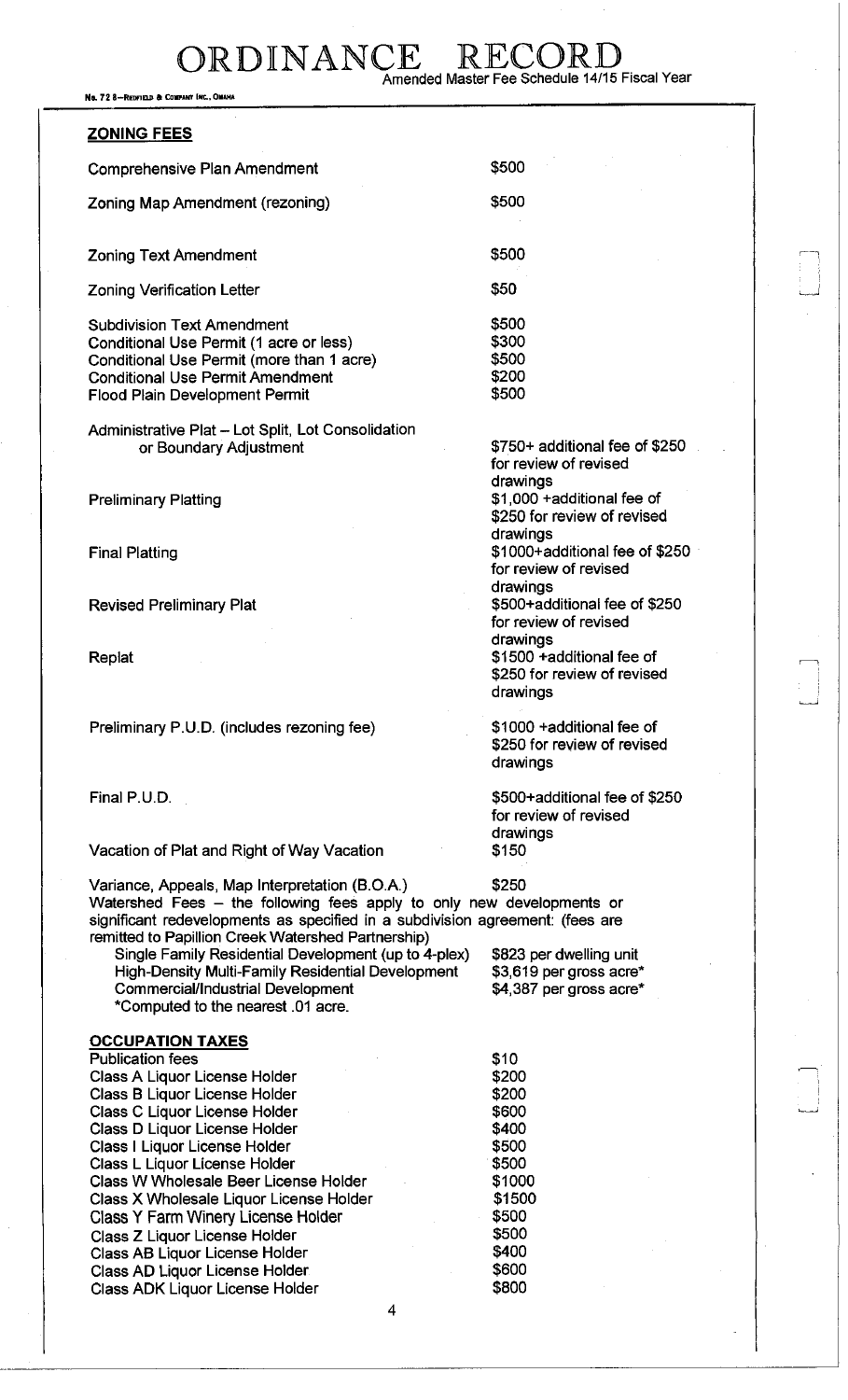Amended Master Fee Schedule 14/15 Fiscal Year

| Class AK Liquor License Holder<br><b>Class ABK Liquor License Holder</b>                      | \$400<br>\$600                         |
|-----------------------------------------------------------------------------------------------|----------------------------------------|
|                                                                                               |                                        |
| <b>Class BK Liquor License Holder</b>                                                         | \$400                                  |
| Class CK Liquor License Holder                                                                | \$800                                  |
| <b>Class DK Liquor License Holder</b>                                                         | \$600                                  |
| Class IB Liquor License Holder                                                                | \$700                                  |
| <b>Class IBK Liquor License Holder</b>                                                        | \$900                                  |
| Class ID Liquor License Holder                                                                | \$900                                  |
| <b>Class IDK Liquor License Holder</b>                                                        | \$1100                                 |
| Class IK Liquor License Holder                                                                | \$700                                  |
|                                                                                               |                                        |
| Special Designated Permit - Liquor Control                                                    | \$50/day except non-profits            |
| Transfer of Liquor License from One Location to Another                                       | \$25                                   |
| (These fees are in addition to the State Fee Requirement)                                     |                                        |
| Amusement Concessions (i.e. Carnivals)                                                        | \$10/concession/day                    |
| (This would include any vendors set up for special functions at the La Vista Sports           |                                        |
| Complex)                                                                                      |                                        |
| Auto dealers - new and used - \$250 plus \$.01 per sq. ft. of inside area, and \$.005 per sq. |                                        |
| ft. of outside area used for display, sales or storage.                                       |                                        |
|                                                                                               |                                        |
| Auto repair                                                                                   | \$100                                  |
| Banks, small loan and finance companies                                                       | \$250 plus \$75/each                   |
| detached facility.                                                                            |                                        |
| Barber shops, beauty salons, tanning & nail salons \$75 plus \$10 per operator over           |                                        |
| one.                                                                                          |                                        |
| <b>Bowling Alleys or Billiard/Pool Halls</b>                                                  | $$50/year + $10/table$ or alley        |
| (Additional fee for Restaurant or Bar if applicable)                                          |                                        |
| Car washes                                                                                    | \$100 (includes all vacuum & supply    |
|                                                                                               |                                        |
| vending machines)                                                                             | \$50/day                               |
| Circus, Menagerie or Stage Show                                                               |                                        |
| Collecting agents, detective agents or agencies                                               |                                        |
| and bail bondsmen                                                                             | \$75                                   |
| Construction/Tradesmen                                                                        | \$75 and a \$1,000,000 Liability,      |
| \$500,000 bodily injury insurance certificate                                                 |                                        |
| <b>Convenience stores</b>                                                                     | \$75                                   |
| Convenience store with car wash                                                               | \$120 (Includes all vacuum & supply    |
| vending machines)                                                                             |                                        |
| Dry cleaning or laundry and tailoring                                                         | \$50                                   |
| <b>Funeral homes</b>                                                                          | \$150                                  |
| <b>Gaming Device Distributors</b>                                                             | 5% of gross receipts (non-profits      |
| exempt)                                                                                       |                                        |
| <b>Games of Chance/Lotteries</b>                                                              | 5% of gross receipts (non-profits      |
| exempt)                                                                                       |                                        |
| <b>Games of Chance/Lottery License Fee</b>                                                    | \$50/1st location - \$10/ea additional |
| <b>Gas Companies</b>                                                                          | 5% of gross receipts                   |
| <b>Hawkers/Peddlers</b>                                                                       | \$75/day or \$500/year                 |
| Home Occupations (not specified elsewhere)                                                    |                                        |
| Home Occupation Permit Application Fee                                                        | \$30                                   |
|                                                                                               | \$50                                   |
| Home Occupation 1 and Child Care Home                                                         |                                        |
| Home Occupation Conditional Use Permit - see Zoning Fees                                      |                                        |

Hotels/motels - Any hotel or motel in the City shall pay to the City monthly an Occupation Tax equal to 5% of gross receipts from room rentals. Any shops and/or restaurants, which are part of, associated with, or located in or with a hotel or motel facility will be considered a separate business and taxed in accordance with the provisions of this Ordinance and the applicable classifications(s) of the shop and/or restaurant hereunder. The Occupation Taxes with Respect to any banquet and/or ballroom facilities of, or associated with, or located in or with, any such hotel or motel shall be determined in accordance with the square footage schedule above, based on the actual square footage of said facilities.

No. 72 8-REDFIELD & COMPANY INC., OI

Movie theatres **\$150/complex and \$75/viewing room**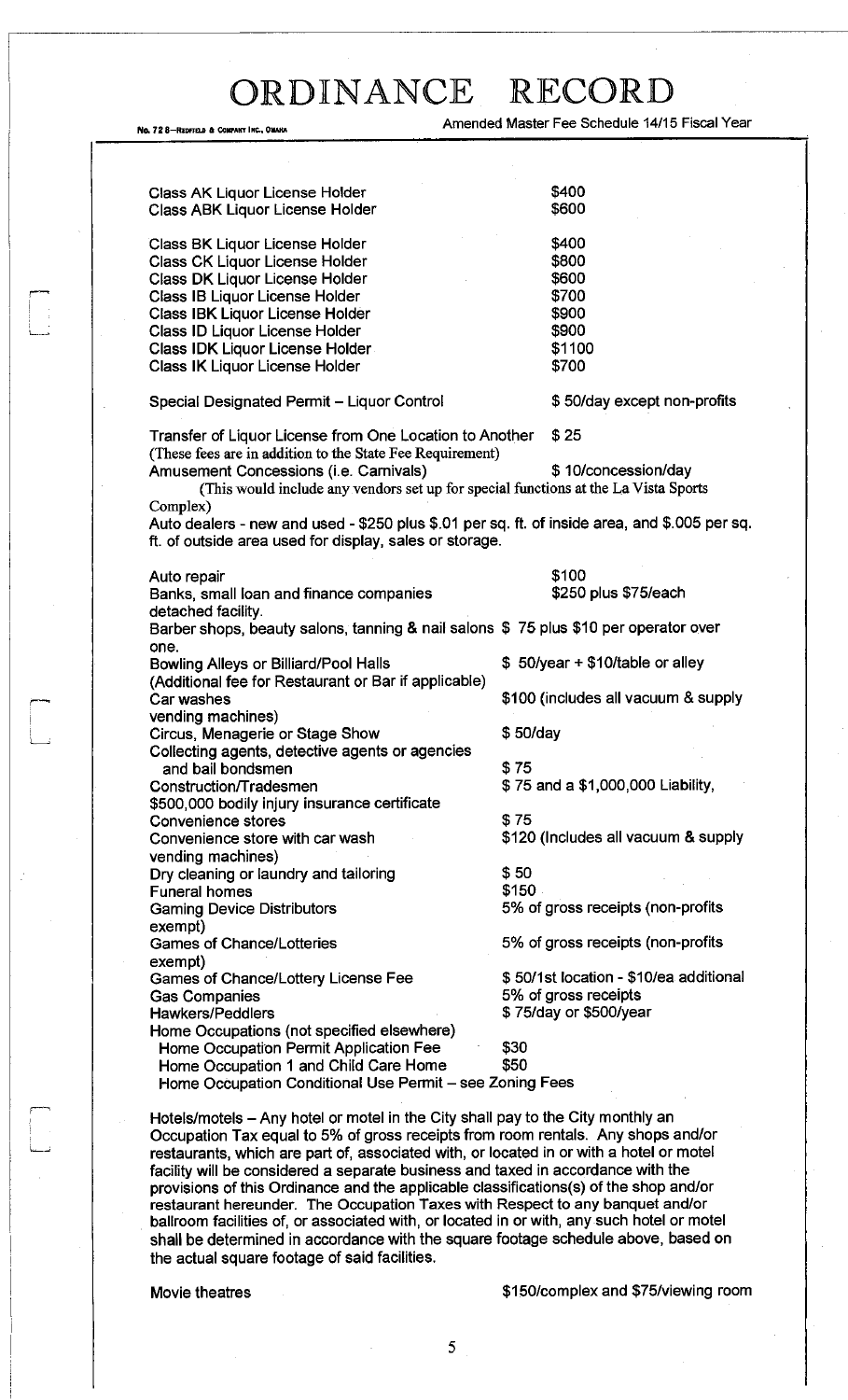### RDINANCE Amended Master Fee Schedule 14/15 Fiscal Year

No. 72 8-REOFIELD & COMPANY INC., OMAHA

Music, Vending, & Pinball Machines **\$ 20/year/machine +Service** Provider Fee of &75.00 for business outside the City that provides machines for local

businesses Nurseries, greenhouses, landscaping businesses, and tree trimmers \$75 Nursing homes, assisted living, hospitals

and retirement homes  $\sim$  5 per bed

Pawnbrokers **but a 1.00/pawnbroker transaction \$ 1.00/pawnbroker transaction** evidenced by a pawnbroker card or ledger entry per Neb. Rev. Stat. Section 69-204. Minimum of \$30/year

Professional services - engineers, architects, physicians, dentists, chiropractors, osteopaths, accountants, photographers, auctioneers, veterinarians, attorneys, real estate offices and insurance agents or brokers - \$75 plus \$10 per agent or professional over one (1)

Recreation businesses - indoor and outdoor \$100

Restaurants, Bars, and drive-in eating establishments\$ 50 (5 employees or less) \$100 (more than 5 employees)

Retail, Manufacturing, Wholesale, Warehousing and Other - Any person or entity engaged primarily in a manufacturing, wholesale, and/or warehousing business shall pay an Occupation Tax based on the schedule below and the actual interior or enclosed square footage of facilities in the City used by said person or entity in the conduct of such business; and any person or entity engaged in a business of making retail sales of groceries, clothing, hardware, notions, furniture, home furnishings, services, paint, drugs, or recreational equipment, and any other person or entity engaged in a business for which an Occupation Tax is not specifically provided elsewhere in this Ordinance, shall pay an Occupation Tax based on the schedule below and actual interior or enclosed square footage of facilities in the City used by said person or entity in the conduct of such business; provided, however, that persons or entities that use a basement or one or more additional floors in addition to the main floor (the main floor being the floor with the greatest total square footage) in the conduct of one or more specified businesses of sales at retail shall determine square footage for purposes of the Occupation Tax imposed hereunder based on the square footage of the entire main floor plus one-half (1/2) of the square footage of all such basement and additional floors.

| 0       | 999 sq. ft.    | 50<br>S |
|---------|----------------|---------|
| 1,000   | 2,999 sq. ft.  | \$ 65   |
| 3,000   | 4,999 sq. ft.  | 80<br>S |
| 5,000   | 7,999 sq. ft.  | \$120   |
| 8,000   | 9,999 sq. ft.  | \$150   |
| 10,000  | 14,999 sq. ft. | \$200   |
| 15,000  | 24,999 sq. ft. | \$225   |
| 25,000  | 39,999 sq. ft  | \$300   |
| 40,000  | 59,999 sq. ft. | \$400   |
| 60,000  | 99,999 sq. ft. | \$500   |
| 100,000 | and greater    | \$750   |

Schools - trade schools, dance schools, music schools, nursery school or any type of school operated for profit  $$50$ 

Service providers, such as persons, firms partnerships or corporations delivering any product, good or service whatsoever in nature within the City  $$75$ 

Service stations selling oils, supplies, accessories for service at retail  $$ 75 + $25.00$  for attached car wash

Telephone Companies **600 and 7** and 7 and 7 and 7 and 7 and 7 and 7 and 7 and 7 and 7 and 7 and 7 and 7 and 7 and 7 and 7 and 7 and 7 and 7 and 7 and 7 and 7 and 7 and 7 and 7 and 7 and 7 and 7 and 7 and 7 and 7 and 7 and (includes land lines, wireless, cellular, and mobile)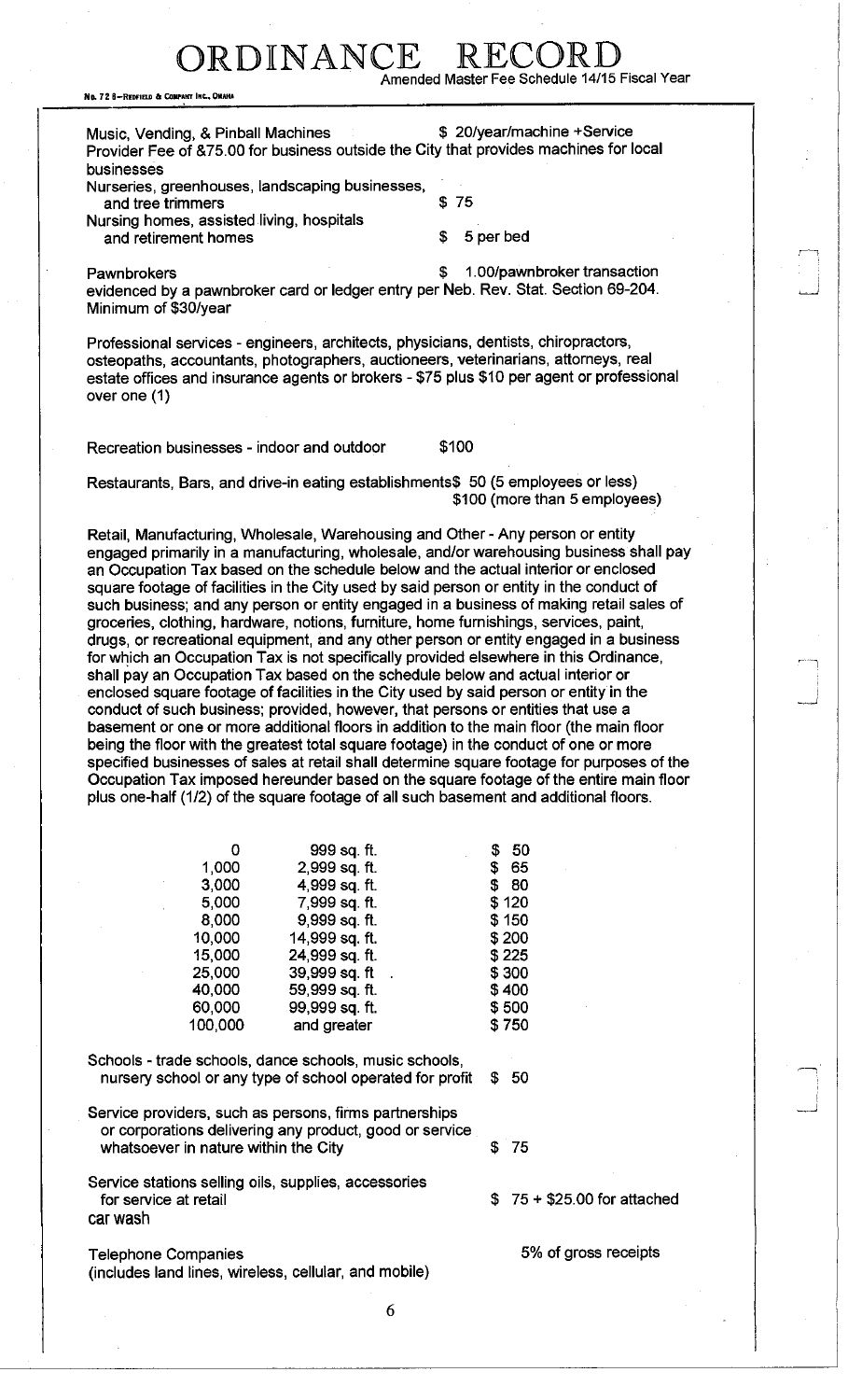No. 728-REDFIELD & COMPANY INC., OMAH/

Amended Master Fee Schedule 14/15 Fiscal Year

#### Telephone Surcharge -911

Tobacco License Statute) Tow Truck Companies Late Fee (Up to 60 days) Late Fee (60-90 days) Late Fee (over 90 days)

### **OTHER FEES**  Barricades

Deposit Fee(returnable) Block Parties/Special Event Construction Use

Blasting Permit

Bucket Truck Rental w/operator

Community Garden Plot Rental

Conflict Monitor Testing

Cat License Fee (per cat  $-$  limit 3)

Senior Citizen Discount (Age 65+)

Dog License Fee (per dog  $-$  limit 3)

\$1.00 per line per month

\$ 15 (based on State

- \$ 75
- \$ 35

\$ 75 Double Occupation tax or \$100, whichever is greater

\$ 60/barricade \$ 5/barricade per day \$30 ea. (7 days maximum)

\$1,000

\$150 per hour

\$20 annually

\$200

\$ 5 each if spayed/neutered \$ 15 each if not spayed/neutered \$10 each (delinquent) if spayed/neutered

\$ 30 each (delinquent) if not spayed/neutered

### Free if spayed/neutered

Free if spayed/neutered

\$ 5 each if spayed/neutered \$ 15 each if not spayed/neutered \$ 10 each (delinquent) if spayed/neutered \$ 30 each (delinquent) if not spayed/neutered

Senior Citizen Discount (Age 65+)

Dog/Cat License Handling Fee (in addition to above fees) \$5

Dog or Cat License Replacement if Lost \$1

Dog or Cat Capture and Confinement Fee  $$ 10 + Boarding Costs$ 

MAXIMUM OF 4 DOGS AND/OR CATS WITH NO MORE THAN 3 OF EITHER SPECIES

Election Filing Fee

Fireworks Sales Permit (Non-Profits) Handicap Parking Permit Application Fee **State** 

\$ Currently Not Charging Per

\$2,500

Natural Gas Franchisee Rate Filing Fee Per Per Agreement (For rate changes not associated w/the cost of purchased gas.)

Open Burning Permit \$10

Parking Ticket Fees

If paid within 7 days of violation date  $$ 20 ($5 + $15$)$  admin fee) If paid after 7 days of violation date but within 30 days  $$25 ($10 + $15$)$  admin fee)

1% of Annual Position Salary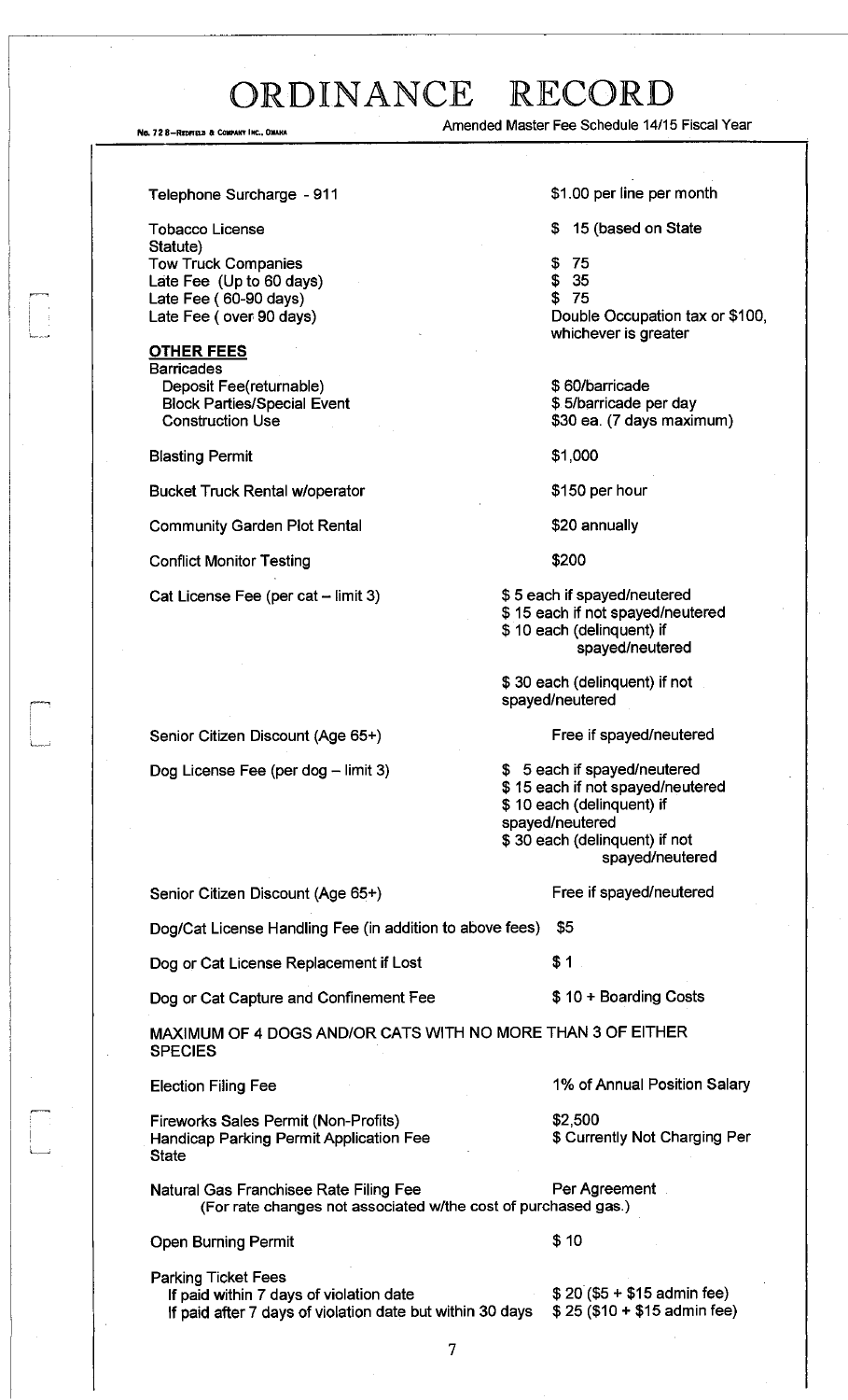# ORDINANCE RECORD<br>Amended Master Fee Schedule 14/15 Fiscal Year

No. 72 8-REDFIELD & COMPANY INC., OMAHA

| If paid after 30 days of violation date<br><b>Pawnbroker Permit Fees:</b><br>Initial<br><b>Annual Renewal</b><br><b>Pet Store License</b><br>S.<br>License)<br>S.<br>Police Officer Application Fee | $$35 ($20 + $15$)$ admin fee)<br>\$150<br>\$100 |
|-----------------------------------------------------------------------------------------------------------------------------------------------------------------------------------------------------|-------------------------------------------------|
|                                                                                                                                                                                                     |                                                 |
|                                                                                                                                                                                                     |                                                 |
|                                                                                                                                                                                                     |                                                 |
|                                                                                                                                                                                                     |                                                 |
|                                                                                                                                                                                                     |                                                 |
|                                                                                                                                                                                                     | 50 (In addition to Occ.                         |
|                                                                                                                                                                                                     |                                                 |
|                                                                                                                                                                                                     | -20                                             |
|                                                                                                                                                                                                     |                                                 |
| Public Assembly Permit (requires application and approval)\$                                                                                                                                        | -00                                             |
| Returned Check Fee (NSF)<br>S.                                                                                                                                                                      | 35                                              |
| <b>Storage of Explosive Materials Permit</b>                                                                                                                                                        | \$100                                           |
| \$                                                                                                                                                                                                  | 30                                              |
| Towing/Impound Fee<br>\$                                                                                                                                                                            |                                                 |
| <b>Trash Hauling Permit</b>                                                                                                                                                                         | 25/yr/truck + \$25,000                          |
| <b>Performance Bond</b>                                                                                                                                                                             |                                                 |
| <b>PUBLIC RECORDS</b>                                                                                                                                                                               |                                                 |
|                                                                                                                                                                                                     |                                                 |
| <b>Request for Records</b>                                                                                                                                                                          | \$15.00/Half Hour + Copy                        |
|                                                                                                                                                                                                     | Costs* (May be subject to                       |
|                                                                                                                                                                                                     | deposit)                                        |
| <b>Audio Tapes</b>                                                                                                                                                                                  | \$5.00 per tape                                 |
| <b>Video Tapes or CD/DVD</b>                                                                                                                                                                        | \$10.00 per tape/CD                             |
| *Copy costs shall be established by the Finance Director                                                                                                                                            |                                                 |
|                                                                                                                                                                                                     |                                                 |
| Unified Development Ordinance                                                                                                                                                                       | \$100                                           |
|                                                                                                                                                                                                     |                                                 |
|                                                                                                                                                                                                     |                                                 |
| Comprehensive Plan                                                                                                                                                                                  | \$50                                            |
| <b>Zoning Map</b>                                                                                                                                                                                   | \$10 12"x36"                                    |
|                                                                                                                                                                                                     | \$30 36"x120"                                   |
|                                                                                                                                                                                                     |                                                 |
| Zoning Ordinance w/Map                                                                                                                                                                              | \$30                                            |
|                                                                                                                                                                                                     |                                                 |
| <b>Subdivision Regulations</b>                                                                                                                                                                      | \$30                                            |
|                                                                                                                                                                                                     |                                                 |
| <b>Future Land Use Map</b>                                                                                                                                                                          | \$10 12"x36"                                    |
|                                                                                                                                                                                                     | \$30 36"x120"                                   |
| <b>Ward Map</b>                                                                                                                                                                                     | \$2                                             |
|                                                                                                                                                                                                     |                                                 |
| <b>Fire Report</b>                                                                                                                                                                                  | \$5                                             |
| Police Report                                                                                                                                                                                       | \$5                                             |
|                                                                                                                                                                                                     |                                                 |
| Police Photos (5x7)                                                                                                                                                                                 | \$5/ea. for 1-15                                |
|                                                                                                                                                                                                     | \$ 3/ea. for additional                         |
|                                                                                                                                                                                                     |                                                 |
| Police Photos (8x10)                                                                                                                                                                                | \$10/ea. for 1-15                               |
|                                                                                                                                                                                                     | \$5/ea. for additional                          |
| Police Photos (Digital)                                                                                                                                                                             | \$10/ea. CD                                     |
|                                                                                                                                                                                                     |                                                 |
| <b>Criminal history</b><br>\$                                                                                                                                                                       | 10                                              |
|                                                                                                                                                                                                     |                                                 |
| <b>FALSE AND NUISANCE ALARMS</b>                                                                                                                                                                    |                                                 |
|                                                                                                                                                                                                     |                                                 |
|                                                                                                                                                                                                     |                                                 |
|                                                                                                                                                                                                     | \$25                                            |
| Registration Fee for Alarm System (not to include                                                                                                                                                   |                                                 |
| single family or duplexes)                                                                                                                                                                          |                                                 |
| Renewal Fee for Alarm System (not to include                                                                                                                                                        | \$25                                            |
| single family or duplexes)                                                                                                                                                                          |                                                 |
| Late Registration Charge                                                                                                                                                                            | \$35                                            |

accordance with the following schedule (from 1 January through 31 December of each year) shall be charged:

Number of False/Nuisance Alarms False/Nuisance Alarm Charge 1

No Charge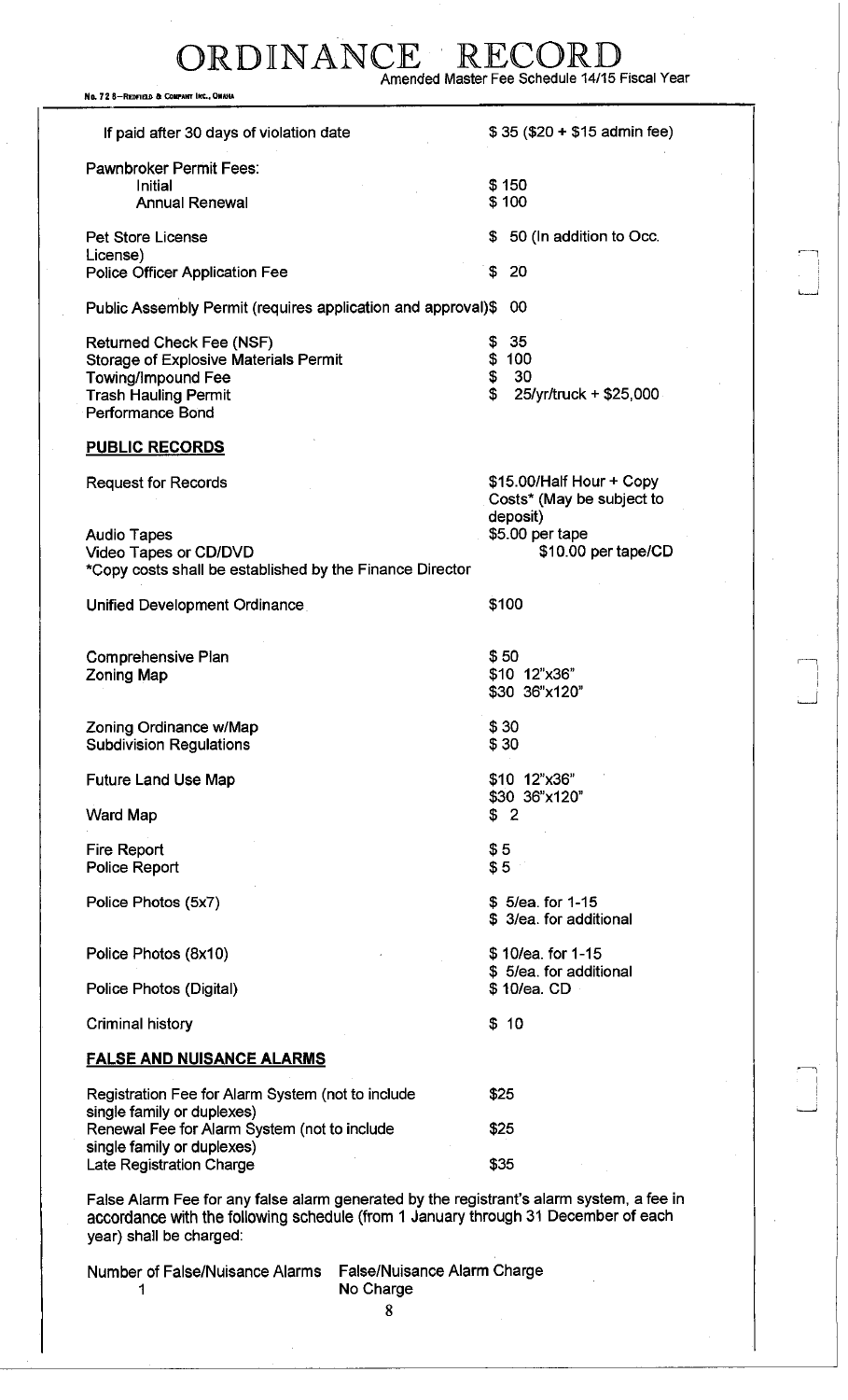No. 72 8-REDFIELD & COMPANY INC., OMAHA COMPANY AND THE SCHEDULE 14/15 Fiscal Year

| 3 |  |
|---|--|
| 2 |  |

No Charge \$100.00 \$250.00

False Alarm Fee for Alarm Systems without Registration - \$250 per alarm after 1 st alarm

(not to include single family or duplexes)

### **RESPONSE TO LARGE HAZARDOUS MATERIALS INCIDENTS**

A Dispatch and mobilization charge of \$300 + mileage shall be charged for response to any incident where no action is taken. If services are provided, the following rates shall apply:

Response Vehicles: One-hour minimum charge. All charges will be made to the closest  $\frac{1}{4}$  hour. Mileage will be charged at \$8.00 per mile per vehicle.

| Pumper/Tanker Truck        | \$500/hour |
|----------------------------|------------|
| <b>Weed Truck</b>          | \$150/hour |
| <b>Aerial Ladder Truck</b> | \$750/hour |
| <b>Utility Vehicle</b>     | \$200      |
| <b>Command Vehicle</b>     | \$100      |
| Equipment Charges:         |            |
| Jaws of Life               | \$250      |
| Power Saw                  | \$75       |
| Hydraulic jack/chisels     | \$75       |
| <b>Cribbing Blocks</b>     | \$10       |
| <b>Winches</b>             | \$10       |
| Air Bags                   | \$50       |
| <b>High Lift Jack</b>      | \$20       |

Supplies: The actual City cost of the supplies plus 25% shall be charged for all supplies including but not limited to safety flares, Class A foam, Class B foam, absorbent pads, absorbent material, salvage covers, and floor dry.

### **RESCUE SQUAD FEES**

| <b>BLS Emergency Base</b> |  | \$600 |
|---------------------------|--|-------|
| ALS Emergency Level I     |  | \$700 |
| ALS Emergency Level 2     |  | \$800 |
| <b>Mileage Rural</b>      |  | \$14  |

### **LIBRARY FEES**

| Membership (Non-Resident Family) | 6 month | \$35.00 |
|----------------------------------|---------|---------|
|                                  | 1 vear  | \$60.00 |
|                                  | 1 month | \$ 7.00 |

Fax Fines Books Audio Books Videos/DVDs/CDs

Damaged & Lost Books cost Videos/DVDs/CDs cost Color Copies Copies

\$ ,05/day \$ 1.00/day \$ 1.00/day

\$5.00 processing fee + actual

\$2.00 up to 5 pages

\$5.00 processing fee + actual

\$ .50 \$ .10

9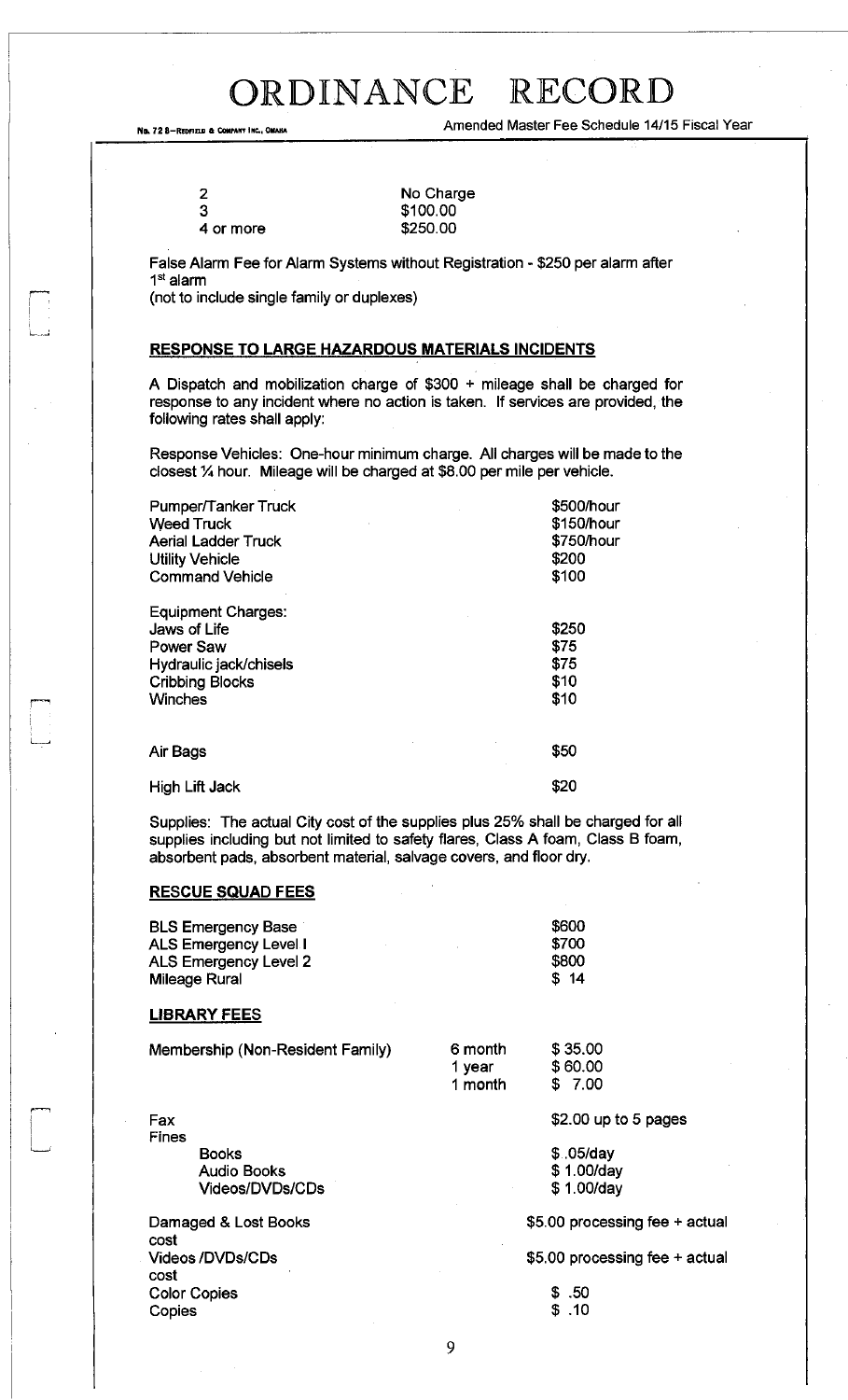ORDINANCE RECORD<br>Amended Master Fee Schedule 14/15 Fiscal Year

No. 728-REDFIELD & COMPANY INC., OMAHA

| Inter-Library Loan<br>Lamination - 18" Machine                           |                                                  | \$3.00/transaction<br>\$2.00 per foot  |
|--------------------------------------------------------------------------|--------------------------------------------------|----------------------------------------|
| Lamination - 40" Machine<br>Children's Mini-Camp                         |                                                  | \$6.00 per foot<br>\$10.00 per week    |
|                                                                          |                                                  |                                        |
|                                                                          |                                                  |                                        |
| <b>RECREATION FEES</b><br>Refund Policy (posted at the Community Center) |                                                  | \$10.00 administrative fee on          |
| all approved refunds                                                     |                                                  |                                        |
| Late Registration Fee<br><b>Community Center</b>                         |                                                  | \$10.00                                |
|                                                                          | Resident                                         | Non-Resident<br><b>Business Groups</b> |
|                                                                          |                                                  |                                        |
| <b>Facility Rental</b>                                                   |                                                  |                                        |
| Gym (1/2 Gym)                                                            | \$ 38/Hour                                       | \$75/Hour<br>\$75/Hour                 |
| Gym/Stage (Rental)                                                       | \$420/Day                                        | \$840/Day<br>\$840/Day                 |
| Gym/Stage (Deposit)                                                      | \$215                                            | \$420<br>\$420                         |
| <b>Game Room</b>                                                         | \$22/Hour                                        | \$ 44/Hour<br>\$44/Hour                |
| Meeting Rooms (Rental)                                                   | \$12/Hour/Room                                   | \$22/Hour/Room\$27/Hour                |
| Meeting Rooms (Deposit)                                                  | \$50/Room                                        | \$50/Room<br>\$50/Room                 |
| Kitchen (Rental)                                                         | \$19/Hour                                        | \$ 27/Hour<br>\$33/Hour                |
| Kitchen (Deposit)                                                        | \$50/Room                                        | \$50/Room<br>\$50/Room                 |
| Racquetball Court                                                        | \$7/Hour                                         | \$14/Hour<br>\$14/Hour                 |
|                                                                          |                                                  |                                        |
| <b>Facility Usage</b>                                                    |                                                  |                                        |
| Daily Visit (19 and up)                                                  | \$3.00                                           | \$4.00                                 |
| Daily Visit (Seniors +55)                                                | $$ -0-$                                          | \$2.00                                 |
|                                                                          |                                                  |                                        |
| Fitness Room (19 and up)                                                 |                                                  |                                        |
| Membership Card                                                          | \$27.00/month                                    |                                        |
|                                                                          |                                                  |                                        |
| (Exercise Room, Gym, Racquetball/Walleyball Courts)                      |                                                  |                                        |
| (Mon - Fri 8:00 -5:00 pm)                                                | \$3.00                                           | \$4.00/Visit                           |
| Gym (19 and up)                                                          |                                                  |                                        |
| (Mon - Fri 8:00 -5:00 pm)                                                | \$3.00                                           | \$4.00/Visit                           |
| <b>Resident Punch Card</b>                                               | \$50.00                                          |                                        |
| Non-resident Punch Card                                                  | \$35.00                                          |                                        |
| Non-resident Punch Card                                                  | \$20.00                                          |                                        |
| Ind. Weight Training                                                     |                                                  |                                        |
| <b>Classes</b>                                                           | \$25                                             |                                        |
|                                                                          |                                                  |                                        |
| Variety of programs as determined by the Recreation Director             |                                                  |                                        |
| Fees determined by cost of program                                       |                                                  |                                        |
|                                                                          |                                                  |                                        |
| <b>Classes</b>                                                           |                                                  |                                        |
|                                                                          | Contractor                                       | City                                   |
|                                                                          | 75%                                              | 25%                                    |
| <b>Contract Instructor Does Registration and Collects Fees</b>           |                                                  |                                        |
| Other Facilities:                                                        |                                                  |                                        |
|                                                                          | Resident                                         | Non-Resident                           |
| <b>Tournament Fees</b>                                                   | \$30/Team/Tournament                             | S                                      |
| 30/Team/Tournament                                                       |                                                  |                                        |
|                                                                          | \$40/Field/Day                                   | \$40/Field/Day                         |
| Gate/Admission Fee                                                       | 10% of Gross                                     |                                        |
| <b>Model Airplane Flying</b>                                             |                                                  |                                        |
| <b>Field Pass</b>                                                        | \$30"                                            | \$40*                                  |
|                                                                          | * includes \$10 club membership 1 - year license |                                        |
| <b>Field Rentals</b>                                                     | \$40/2 hours                                     | <b>Resident and Non-</b>               |
| Resident                                                                 |                                                  |                                        |
| <b>Park Shelters</b>                                                     | \$15/3 hours                                     | \$25/3 hours                           |
| <b>Swimming Pool</b>                                                     | <b>Resident</b>                                  | <u>Non-Resident</u>                    |
| <b>Youth Daily</b>                                                       | $\overline{2}$<br>\$                             | \$<br>4                                |
| <b>Adult Daily</b>                                                       | \$<br>$\mathbf{3}$                               | \$<br>$\overline{\mathbf{4}}$          |
| <b>Resident Tag</b>                                                      | \$<br>$\overline{2}$                             |                                        |
|                                                                          | 10                                               |                                        |
|                                                                          |                                                  |                                        |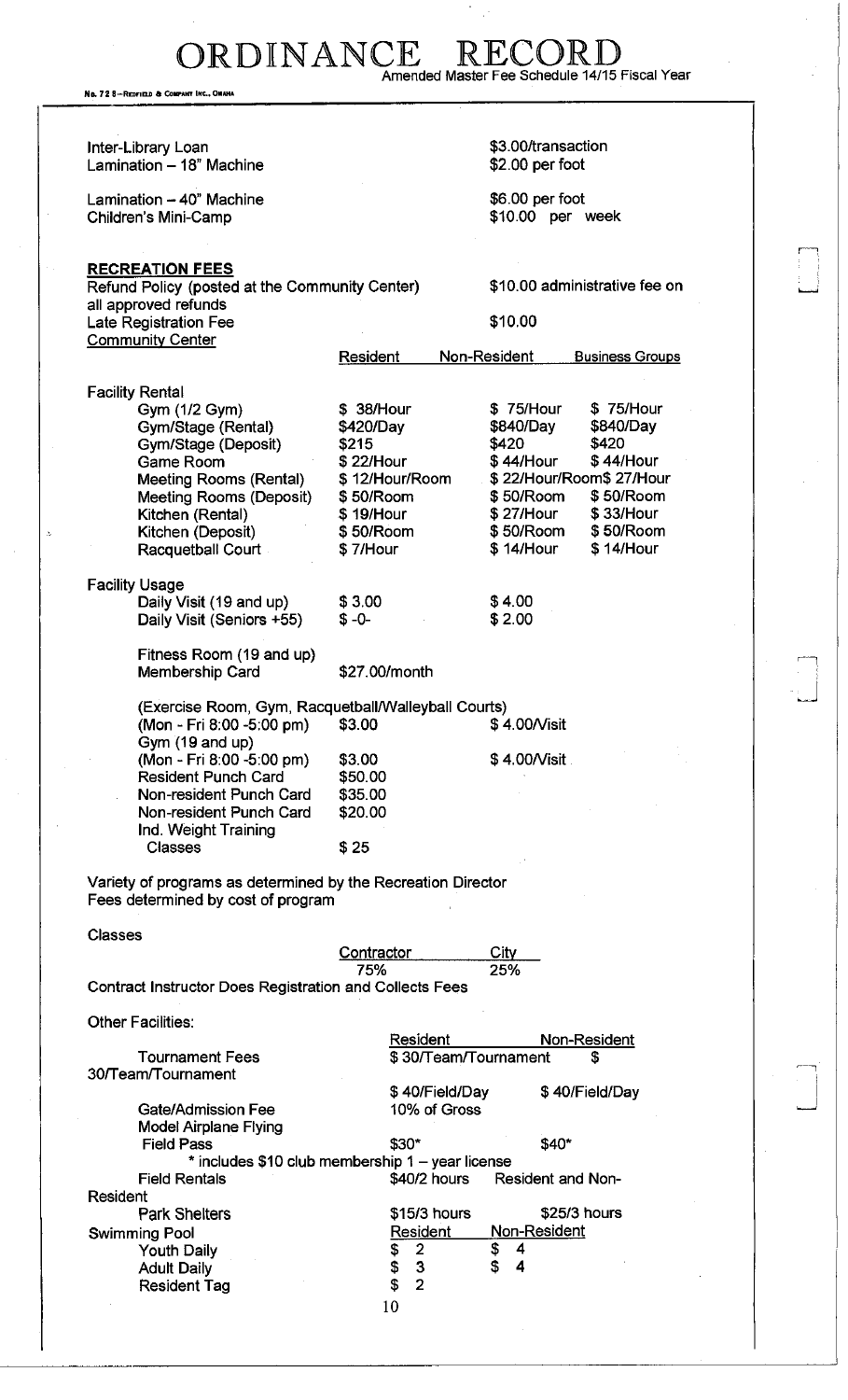No. 72 8-REDFIELD & COMPANT INC., OMAHA AMERICAL STRAINING COMPANY AMERICAL PROPERTY AND AMERICAL PROPERTY AND AMERICAL PROPERTY AND AMERICAL PROPERTY AND AMERICAL PROPERTY AND AMERICAL PROPERTY AND AMERICAL PROPERTY AND A

| <b>Family Season Pass</b>                                                 | \$165<br>\$105                     |                      |
|---------------------------------------------------------------------------|------------------------------------|----------------------|
| <b>Youth Season Pass</b>                                                  | $$65$ $$95$                        |                      |
| <b>Adult Season Pass</b>                                                  | $$75$ $$105$                       |                      |
|                                                                           |                                    |                      |
| 30-Day Pass                                                               | $$55$ $$85$<br>\$275<br>\$275      |                      |
| Season Pass (Day Care)<br><b>Swim Lessons</b>                             | \$30                               | \$55                 |
| Swimming Pool memberships and specials prices shall be established by the |                                    |                      |
| <b>Finance Director</b>                                                   |                                    |                      |
| <b>Youth Recreation Programs</b>                                          | <b>Resident</b>                    | Non-Resident         |
| Coed Softball/Baseball Ages 5-6                                           | \$45/55                            | \$60/70              |
| Coed Softball/Baseball Ages 7-8                                           | \$45/55                            | \$60/70              |
| Softball/Baseball Ages 9-10                                               | \$60/70                            | \$80/90              |
| Softball/Baseball Ages 11-12                                              | \$70/80                            | \$100/110            |
| <b>Tackle Football</b>                                                    | \$110/120                          | \$140/150            |
| Soccer Ages 8 and above<br><b>Fall Baseball clinic</b>                    | \$65/75 \$65/75<br>\$17/27 \$22/32 |                      |
| <b>Basketball Clinic</b>                                                  | \$17/27                            | \$22/32              |
| <b>Basketball Ages 9-10</b>                                               | \$55/65                            | \$65/75              |
| <b>Basketball Ages 11-12</b>                                              | \$55/65                            | \$65/75              |
| Soccer Academy                                                            | \$33/43                            | \$53/63              |
| <b>Flag Football</b>                                                      | \$33/43                            | \$53/63              |
| Volleyball                                                                | \$33/43                            | \$53/63              |
| Cheerleading                                                              | \$27/37                            | \$47/57              |
| 3 yr. old Soccer Clinic                                                   | \$17/27 \$22/33                    |                      |
| <b>Uniform Deposit Fee</b>                                                |                                    |                      |
| <b>Basketball</b>                                                         | \$40<br>\$180                      | \$40<br>\$180        |
| <b>Tackle Football</b><br>Cheerleading                                    | \$75                               | \$75Adult Recreation |
| Programs                                                                  |                                    |                      |
| Spring Softball - Single                                                  | \$215<br>\$15                      |                      |
| Spring Softball - Double                                                  | \$420<br>\$420                     |                      |
| <b>Basketball</b>                                                         | \$145<br>\$145                     |                      |
|                                                                           |                                    |                      |
|                                                                           |                                    |                      |
| Volleyball                                                                | \$110<br>\$110                     |                      |
| Fall Softball - Single                                                    | \$120<br>\$120<br>\$235<br>\$235   |                      |
| Fall Softball - Double                                                    |                                    |                      |
| <b>Golf Green Fees</b>                                                    |                                    |                      |
| October 1 <sup>st</sup> - February 28th                                   |                                    |                      |
| 9-hole Weekdays (adults)                                                  |                                    | \$9.50               |
| 9-hole Weekends - Sa - Su (adults)                                        |                                    | \$11.00              |
| 18-hole Weekdays (adults)                                                 |                                    | \$15.50              |
| 18-hole Weekends - Sa - Su (adults)                                       |                                    | \$17.00              |
| 9-hole Weekdays - M-F (jr/sr)                                             |                                    | \$6.50               |
| 9-hole Weekends - Sa-Su (jr/sr)                                           |                                    | \$8.50<br>\$11.50    |
| 18-hole Weekdays - M-F (jr/sr)<br>18-hole Weekends - Sa-Su (jr/sr)        |                                    | \$13.50              |
| <b>Pull Carts</b>                                                         |                                    | \$2.50               |
| <b>Rental Clubs -</b>                                                     |                                    | \$7.00               |
| Electric Carts - 9-hole                                                   |                                    | \$6.50               |
| Electric Carts - 18-hole                                                  |                                    | \$9.50               |
|                                                                           |                                    |                      |
| March $1st - September 30th$                                              |                                    |                      |
| 9-hole Weekdays (adults)                                                  |                                    | \$11.00              |
| 9-hole Weekends - Sa - Su (adults)                                        |                                    | \$13.00              |
| 18-hole Weekdays (adults)                                                 |                                    | \$17.00<br>\$19.00   |
| 18-hole Weekends - Sa - Su (adults)<br>9-hole Weekdays - M-F (jr/sr)      |                                    | \$8.50               |
| 9-hole Weekends - Sa-Su (jr/sr)                                           |                                    | \$10.50 sr/jr.       |
| 18-hole Weekdays - M-F (jr/sr)                                            |                                    | \$13.50              |
| 18-hole Weekends - Sa-Su (jr/sr)                                          |                                    | $$15.50$ sr/jr.      |
|                                                                           |                                    |                      |
| Pull Carts                                                                |                                    | \$2.50               |

11

÷,

 $\sim 3^{\circ}$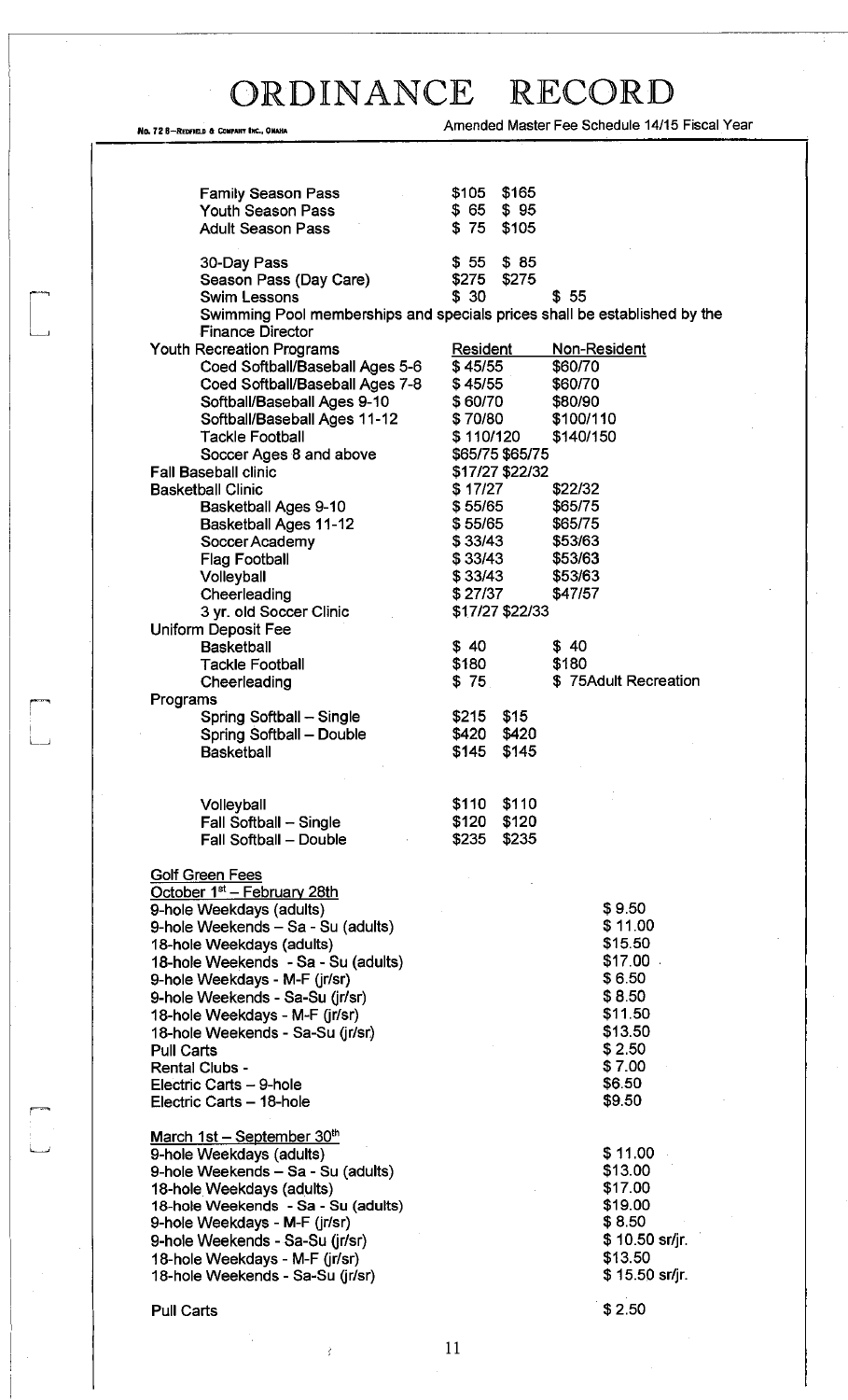ORDINANCE RECOR Amended Master Fee Schedule 14/15 Fiscal Year

No. 72 8-REDFIELD & COMPANY INC., OMAHA

| <b>Rental Clubs</b><br>Electric Carts - 9-hole<br>Electric Carts - 18-hole                                                                                                                                           | \$7.00<br>\$7.00<br>\$11.00                                 |                 |
|----------------------------------------------------------------------------------------------------------------------------------------------------------------------------------------------------------------------|-------------------------------------------------------------|-----------------|
| Junior - Age 15 & under; Senior - Age 55 & over                                                                                                                                                                      |                                                             |                 |
| Golf concessions, merchandise, specials, league and tournament prices shall be<br>established by the Finance Director.                                                                                               |                                                             |                 |
| Annual Passes<br>(One Full Year from date of purchase)<br>Adult (16over)<br>Senior (55 over)<br>Junior (15 under)<br>Family                                                                                          | \$450.00<br>\$350.00<br>\$350.00<br>\$800.00                |                 |
| Discount Cards                                                                                                                                                                                                       |                                                             |                 |
| (Adult Rates)<br>12 rounds                                                                                                                                                                                           | \$110.00                                                    |                 |
| (Jr./Sr. Rates)<br>12 rounds                                                                                                                                                                                         | \$85.00                                                     |                 |
| <b>Foot Golf Green Fees</b>                                                                                                                                                                                          |                                                             |                 |
| October 1 <sup>st</sup> - February 28 <sup>th</sup><br>Adult (14yrs - over)<br>Jr $(13yrs - under)$<br>Electric Carts - 9 hole<br>Electric Carts - 18 hole<br><b>Ball Rental</b><br>Birthday Parties (13yrs – under) | \$9.50<br>\$6.50<br>\$6.50<br>\$9.50<br>\$3.00<br>\$12.75   |                 |
| March 1 <sup>st</sup> – September 30 <sup>th</sup><br>Adult (14yrs - over)<br>$Jr(13yrs - under)$<br>Electric Carts - 9 hole<br>Electric Carts - 18 hole<br><b>Ball Rental</b><br>Birthday Parties (13yrs - under)   | \$11.00<br>\$8.50<br>\$7.00<br>\$11.00<br>\$3.00<br>\$12.75 |                 |
| <b>Special Services Van Fees</b><br>Zone 1 Trip within city limits (LaVista & Ralston)<br>way<br>Includes trips to grocery stores and senior center                                                                  | \$1.00                                                      | one             |
| Zone 2 Trip outside city limits                                                                                                                                                                                      |                                                             | $$3.00$ one way |
| Zone 3 Trip outside city limits<br>way                                                                                                                                                                               | \$10.00                                                     | one             |
| Bus pass (each punch is worth \$1.00)                                                                                                                                                                                | \$30.00                                                     |                 |
| Section 2. Sewer Fee Schedule.                                                                                                                                                                                       |                                                             |                 |

§3-103 Municipal Sewer Department: Rates.

- A. Levy of Sewer Service Charges. The following sewer service charges shall be levied against the user of premises, property or structures of every kind, nature and description, which has water service from any supply source and are located within the wastewater service area of the City of La Vista.
- B. Computation of Sewer Service Charges. For the months of December, January, February and March, the monthly charge for residential sewer services will be computed on the actual water used for these months. The monthly charge for residential sewer service in the months of April, May, June, July, August, September,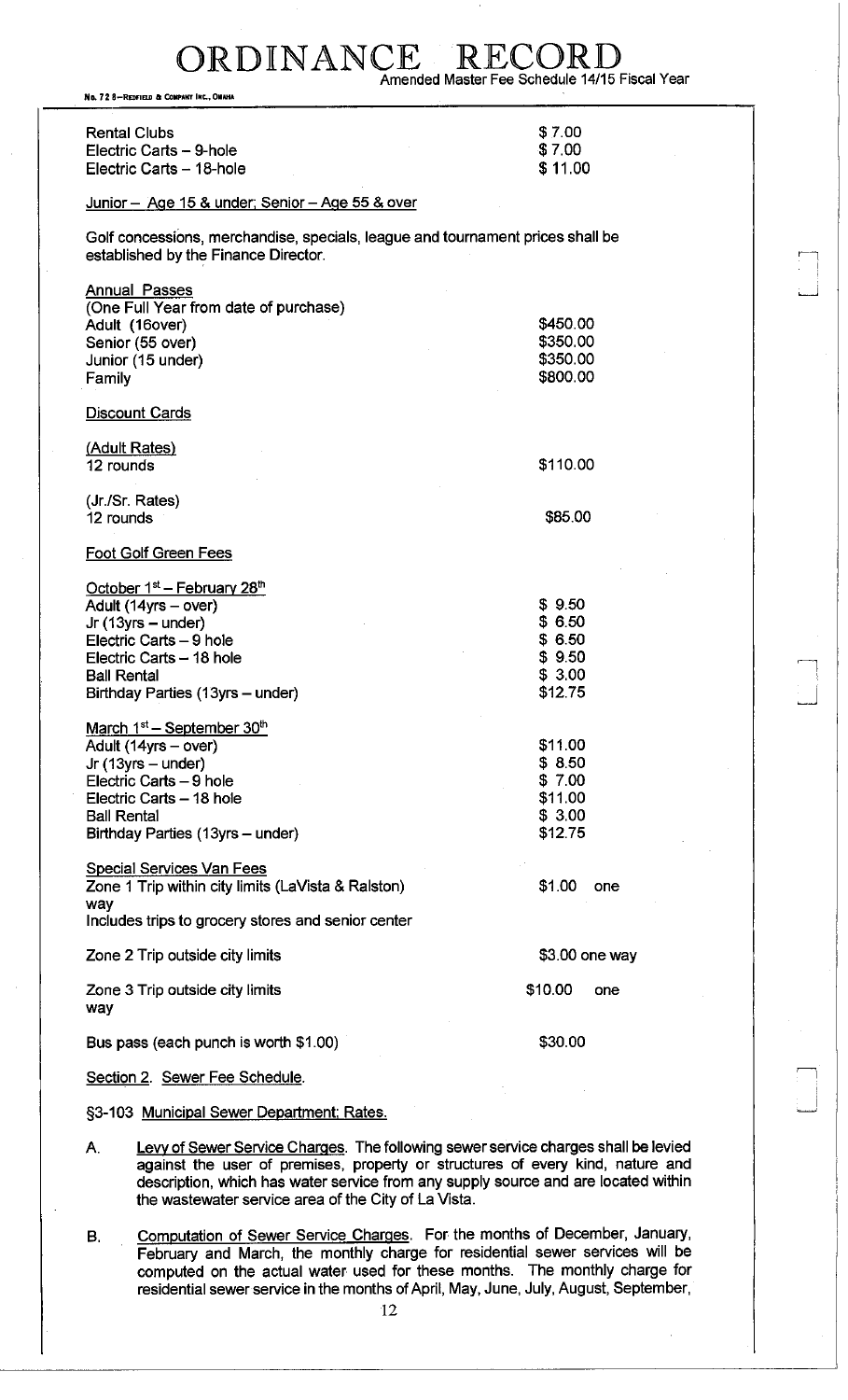No. 72 8-REDFIELD & COMPANY INC., OMAH

Amended Master Fee Schedule 14/15 Fiscal Year

October and November will be computed on the average water usage of the four (4) preceding winter months of December, January, February and March or for such portion of said consumption, whichever is the lesser. At the option of the City of La Vista, water used from private wells shall be either metered or estimated for billing purposes.

C. Amount of Sewer Service Charges. The total sewer service charge for each sewer service user will be the sum of three (3) charges: (1) customer charge, (2) flow charge, and (3) abnormal charge.

- 1. The customer charge is as follows
	- a. For sewer service users classified as Residential, the same being sewer service to a single family dwelling, or a duplex, apartment, or other multifamily dwelling (e.g. apartments) wherein each dwelling unit has a separate water meter that is read and charged for water and sewer use by the Metropolitan Utilities District - \$8.34 per month.
	- b. For sewer service users classified as Residential-Multi-Family, the same being sewer service to Multi-Family dwellings (e.g. apartments) wherein there is only a separate water meter to each building or complex that is read and charged for water and sewer use by the Metropolitan Utilities District - \$8.34 per month plus an amount equal to \$5.82 times the total number of dwelling units, less one, in the Multi-Family dwellings that comprise an apartment complex. The customer charge for Residential-Multi Family sewer service users will be billed by the City of La Vista in addition to the flow charge billing from the Metropolitan Utilities District. A late charge of 14% will be applied for for Multi-Family sewer use billings.
	- c. For sewer service users classified as General Commercial: Customers who normally use less than 100,000 cubic feet of water per month and who are not Residential users or Residential-Multi-Family users - \$8.94 per month. For sewer service users in this category that require manual billing, add \$10.00 for a total of \$18.94. The manual billing of the customer charge will come from the City of La Vista instead of the Metropolitan Utilities District.
- 2. The flow charge for all sewer service users shall be \$2.43 per hundred cubic feet (ccf).
- 3. If users have abnormal strength sewage as determined by the terms of the Wastewater Service Agreement between the City of La Vista and the City of Omaha, then additional charges will be billed to the user at the applicable rates as determined by said Agreement.
- 4. If users other than those classified herein are connected to the wastewater collection system, the Customer Charges, the Flow Charges and Other Charges will be determined by the City Council in accordance with rules and regulations of the EPA and the Agreement between the City of La Vista and the City of Omaha.

Section 3. Sewer/Drainage Connection Fee Schedule. A fee shall be paid to the City Treasurer as set forth in this section for each structure or tract to be connected to the sewer system of the City. No connection permit or building permit shall be issued until the following connection fees have been paid.

**Residential** Single Family Dwelling **Duplex** 

Multiple Family

Commercial/Industrial

\$1,100 \$1,100/unit

\$ 858/unit

\$5,973/acre of land

as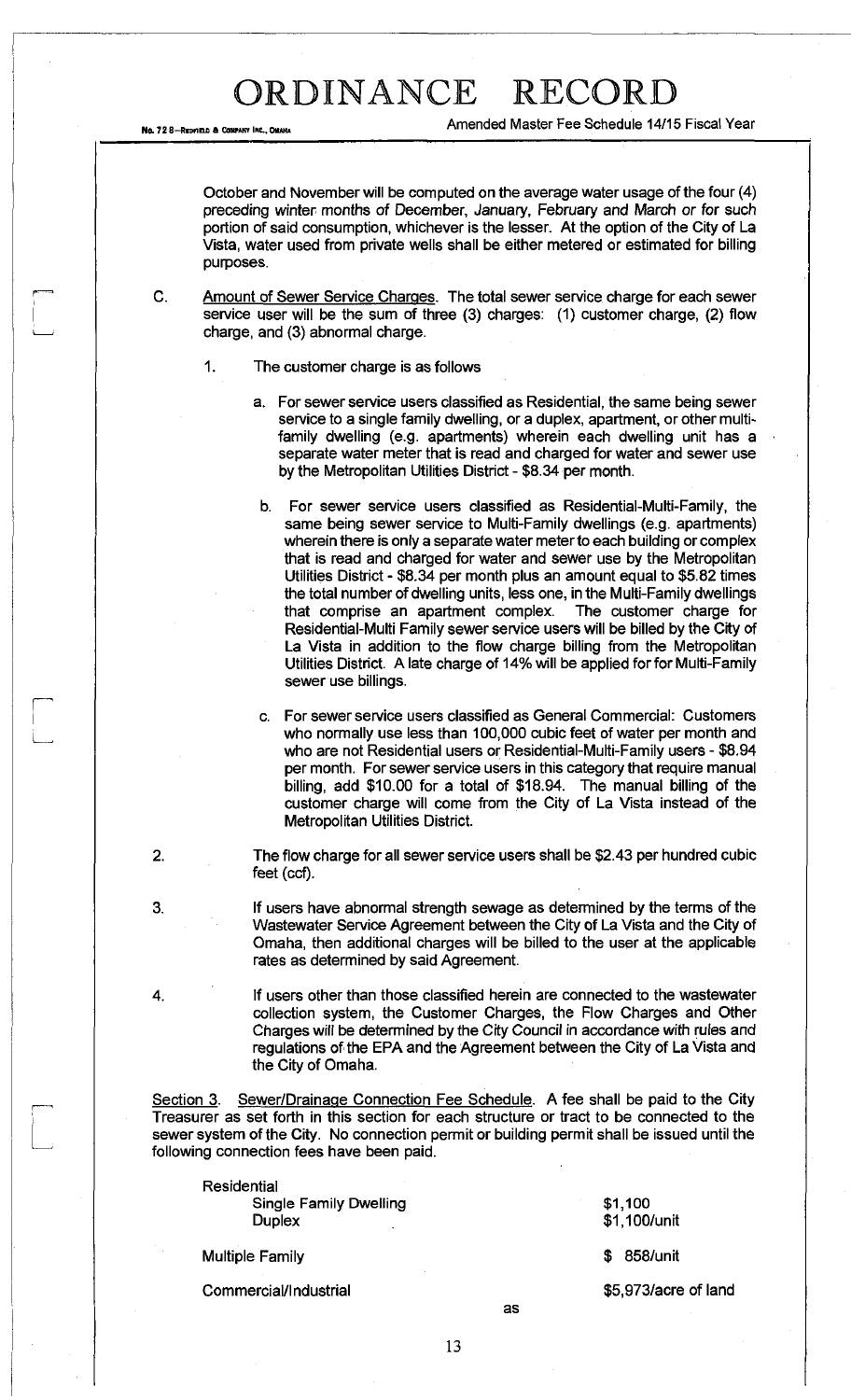No. 72 B-REDFIELD & COMPANY INC., OMAHA

RDINANCE

Amended Master Fee Schedule 14/15 Fiscal Year

### platted

The fee for commercial (including industrial) shall be computed on the basis of \$5,973 per acre within each platted lot or tract, irrespective of the number of structures to be constructed thereon.

The applicable fee shall be paid in respect to each lot or building site as a condition of City's issuance of any building or sewer connection permit.

A. Changes in Use. If the use of a lot changes subsequent to payment of the fee, which different use would require payment of a fee greater than that payable in respect to the use for which the fee was originally paid, the difference in fee shall be paid to the City at time of such change in use.

B. Existing Structures. Structures for which sewer connection and building permits have been issued, and all permit fees in respect thereto paid, prior to the effective date hereof shall be exempt from the fees herein imposed.

C. Preconnection Payments. Where preconnection payment charges for a subdivision or portion thereof have been paid to City at time of subdivision of a tract pursuant to agreement between the City and the developer and the sanitary and improvement district, if any, financing improvements of the subdivision, the preconnection payment so made shall be credited by City to the sewer/drainage fees payable at time of connection of the individual properties to the sewer/drainage systems of the City.

D. Sewer Tap and Inspection and Sewer Service Fees. The fees imposed by Section 3 hereof are in addition to and not in lieu of (1) sewer tap and inspection fees payable pursuant to Section 3-122 of the La Vista Municipal Code and listed herein and (2) sewer service charges imposed by Section 2 hereof.

Section 4. Sewer Inspection Charges Established for Installation. Inspection charges for nonresidential property sewer installation shall be:

| Sewer Tap Fee (Inspection Fee)       |       |
|--------------------------------------|-------|
| Service Line w/inside diameter of 4" | \$400 |
| Service Line w/inside diameter of 6" | \$600 |
| Service Line w/inside diameter of 8" | \$700 |
|                                      |       |

Service Line w/inside diameter over 8" Special permission/set by Council

Section 5. Miscellaneous Sewer Related Fees: Miscellaneous sewer related fees shall be:

Private Sewage Disposal System Const. Permit  $$ 1,500$ Appeal Fee Re: Issuance or Denial of Sewer Permits \$ 1,500

Section 6. Repeal of Ordinance No.1158. Ordinance No. 1158 as originally approved on November 15, 2011, and all ordinances in conflict herewith are hereby repealed.

Section 7. Severability Clause. If any section, subsection, sentence, clause or phrase of this ordinance is, for any reason, held to be unconstitutional or invalid, such

unconstitutionality or invalidity shall not affect the validity of the remaining portions of this ordinance. The Mayor and City Council of the City of La Vista hereby declare that it would have passed this ordinance and each section, subsection, clause or phrase thereof, irrespective of the fact that any one or more sections, subsections, sentences, clauses or phrases be declared unconstitutional or invalid.

Section 8. Effective Date. This Ordinance shall take effect from and after its passage, approval and publication in pamphlet form as provided by law; provided, however, that:

(1) Pawnbroker occupation taxes of Section 1 shall be effective April 1, 2003. Pawnbroker occupations taxes shall be payable on a monthly basis no later than the last day of the calendar month immediately following the month in which the subject pawnbroker transactions occur. For example, the occupation tax on pawnbroker transactions for the month of April 2003 shall be due and payable on or before May 31, 2003.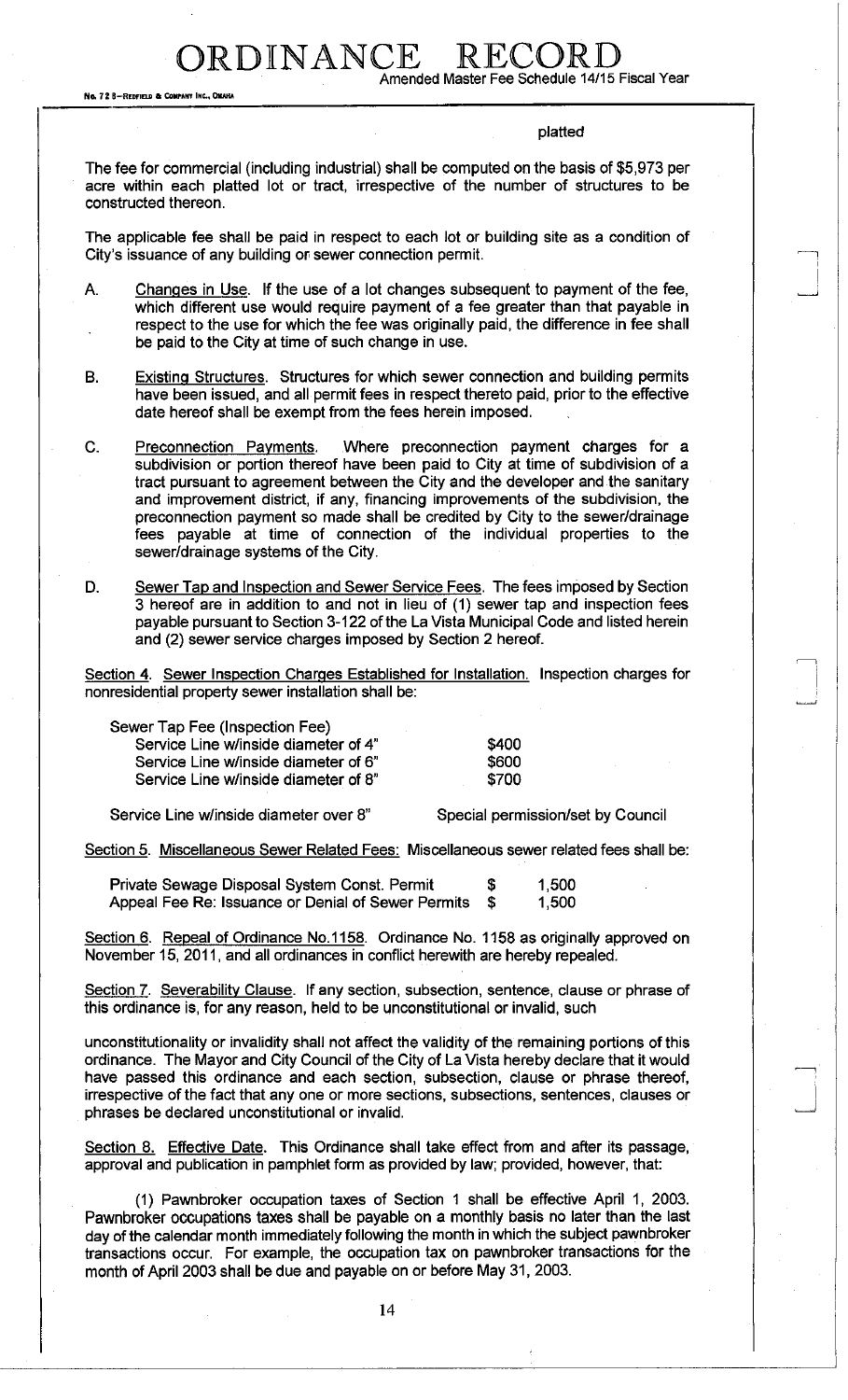No. 72 8-REDITELD & COMPANY INC., OMARA

Amended Master Fee Schedule 14/15 Fiscal Year

(2) Pawnbroker permit fees shall be effective January 1, 2004. Annual pawnbroker permit fees shall be due and payable annually on or before January 1. initial pawnbroker permit fees shall be due and payable on or before the date that the pawnbroker license is issued. Issuance of renewal of pawnbroker permits shall be subject to payment of applicable permit fees.

(3) Rental Inspection Program License fees shall be effective January 1, 2011

(4) The remaining provisions of this Ordinance other than those specified in Sections 8(1), 8(2) and 8(3) shall take effect upon publication.

PASSED AND APPROVED THIS 7TH DAY OF APRIL, 2015.

**CITY OF LA VIST** Douglas Kindig, Mayor

ATTEST:

nethe  $\mathcal L\boldsymbol m$ 

Pamela A. Buethe, CMC City Clerk